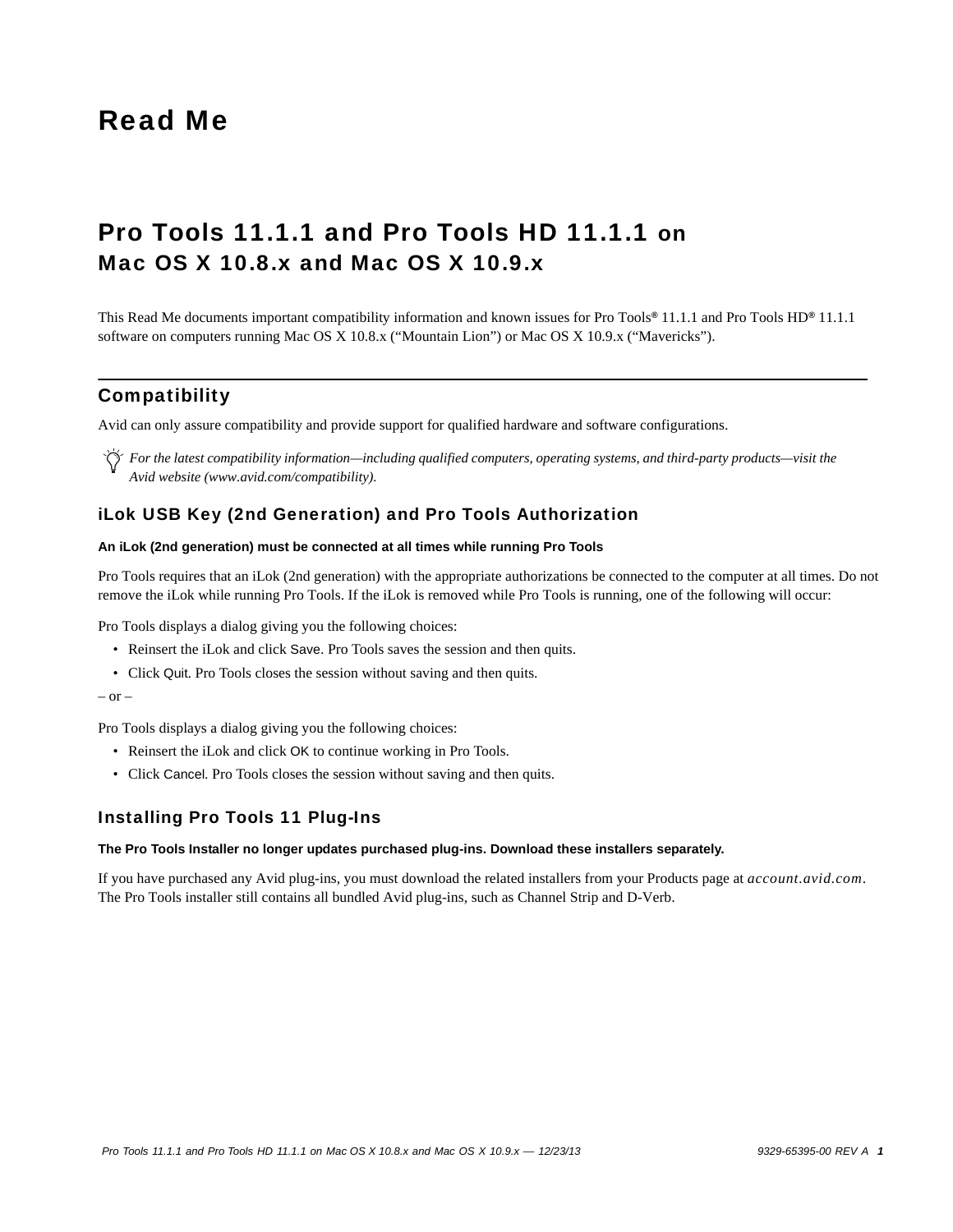# Co-Installing Pro Tools 10 and Pro Tools 11

### **Pro Tools 10.3.6 is the first version of Pro Tools 10 that supports installation on the same system with Pro Tools 11. Co-installation support is limited to MacOS X 10.8 ("Mountain Lion").**

If you have an earlier version of Pro Tools installed, it is recommended that you perform a clean uninstall before installing Pro Tools 10.3.6 (or higher) and Pro Tools 11.

To support co-installation of Pro Tools 10 and 11, a Pro Tools application alias is no longer added to the Dock during installation.

#### **To add aliases for each Pro Tools application to the dock, do the following:**

- **1** Select the Pro Tools application and choose File > Make Alias.
- **2** Drag the alias to the Dock.

# General Compatibility

#### **Pro Tools 11 does not support video capture (PTSW-181456)**

Pro Tools 11 does not have the ability to record video to the timeline. Co-install Pro Tools 10.3.6 (or higher) on the same system and use an Avid Mojo SDI to record video into Pro Tools 10. The captured video can then be used in Pro Tools 11.

#### **Pro Tools 11 does not allow import of WMA files (PTSW-181506)**

If you attempt to import a WMA file into a Pro Tools 11 session, Pro Tools cannot convert the file and posts a "file is unreadable" message. Co-install Pro Tools 10.3.6 (or higher) on the same system, import the WMA file, and convert it to a format supported by Pro Tools 11.

#### **QuickTime Player is not currently compatible with Avid Audio Interfaces on Mac OS X 10.8 (PTSW-163965)**

QuickTime Player does not currently support Avid audio devices as output devices with Mac OS X 10.8. Audio will not pass through and playback will not start. Please use an alternate audio interface for QuickTime Player, or use another software solution for playing back QuickTime files with Avid audio devices as a workaround for this issue.

# **Pro Tools 11 sessions that use more than 4 gigabytes of RAM will cause Pro Tools 10 or lower to quit unexpectedly (PTSW-181963)**

If you attempt to open a Pro Tools 11 session that uses more than 4 gigabytes of RAM in Pro Tools 10 or lower, Pro Tools will quit unexpectedly. To open such sessions in Pro Tools 10 or lower, first reduce the amount of session RAM usage to less than 4 gigabytes in Pro Tools 11 by removing virtual instruments that take up system memory.

# **Enable Spotlight for best performance when relinking files and indexing in the Workspace (PTSW-183818)**

For best performance with relinking and Workspace indexing, enable Spotlight. While enabling Spotlight is not required, it will improve performance in this area with Pro Tools.

*When Spotlight is enabled, long record passes (over 50 minutes) may stop recordings after 50+ minutes. Consider disabling Spotlight for long recording sessions and then re-enable it when you are done recording.*

#### **OMF files that contain video are not compatible with Pro Tools 11 (PTSW-184397)**

OMF sequences that contain video cannot be imported into Pro Tools 11. OMF sequences that contain embedded or referenced audio files can be imported into Pro Tools 11. To import a sequence that contains video media, use a linked AAF sequence.

#### **Pro Tools session file formats version 4.x and lower are not supported in Pro Tools 11 and higher (PTSW-181049)**

Pro Tools session files from Pro Tools versions 4.x and lower are not recognized in Pro Tools 11 and higher. In the Pro Tools Workspace, these files are listed as "unknown," and cannot be opened. Co-install Pro Tools 10.3.6 (or higher) on the same system and open the session files in Pro Tools 10. Save the session in the current Pro Tools session format, then open the session in Pro Tools 11.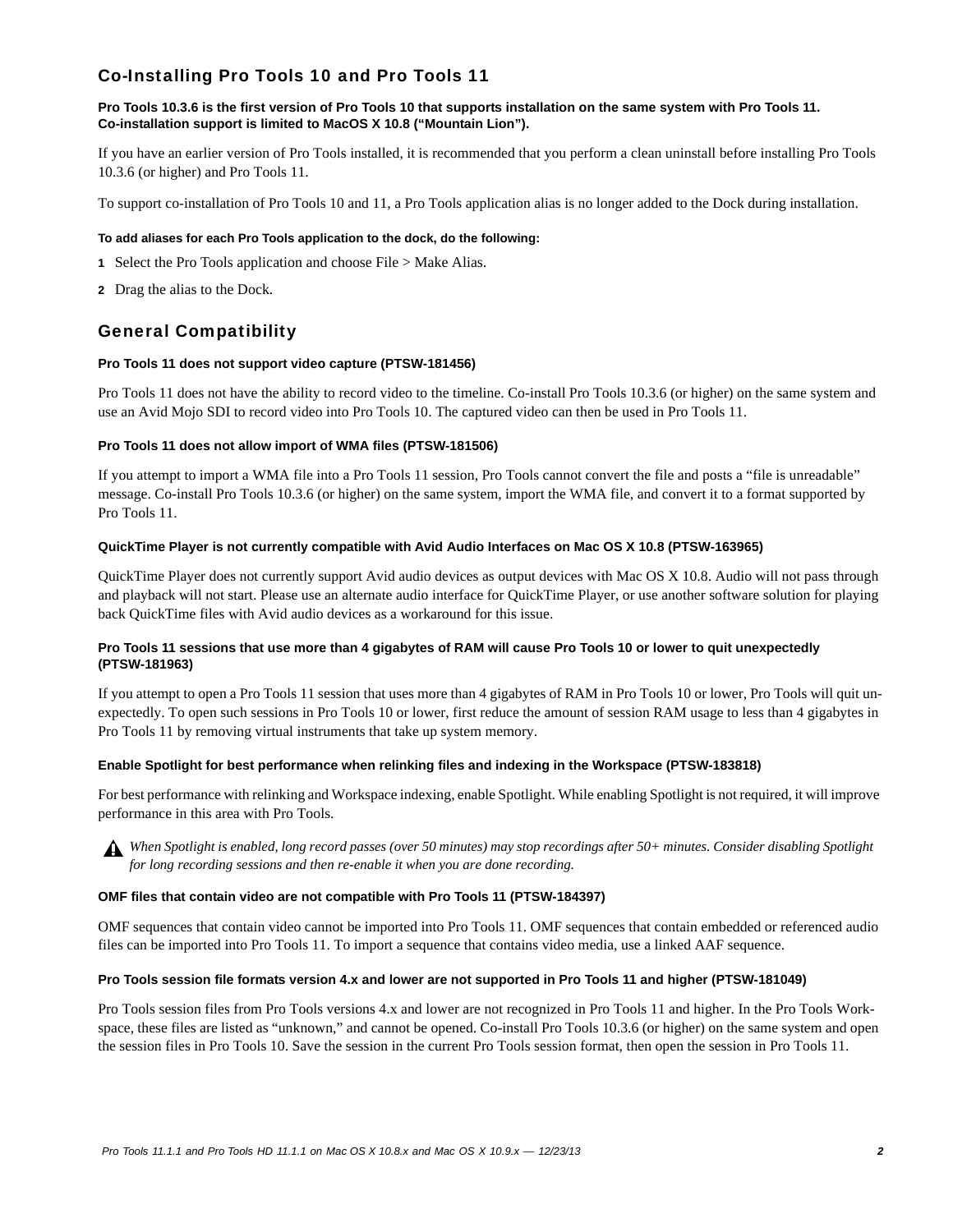# Pro Tools|HDX Systems

#### **Some Mac Pro computers with certain video cards may not have power connections available for HDX cards (PTSW-156545)**

Some video cards require power from the motherboard, which is also a requirement for Avid HDX cards. If you have a video card that requires both power connections on the motherboard, a power connection for your HDX cards will not be available. To avoid this problem, use a video card that does not require more than one power connection to the motherboard.

# Pro Tools|HD Native PCIe Systems

#### **With Mac OS 10.6.8 or higher, it may not be possible to update the firmware on an HD Native PCIe card (PTSW-146374)**

When launching Pro Tools HD with a HD Native card on Mac OS 10.6.8 or higher, a –1164 error may occur. This error indicates that the firmware for the HD Native card cannot be updated from version 1.0 to version 1.02 or 1.03. If this error occurs, you can only update the firmware using Mac OS X 10.6.7 or lower. The firmware update can also fail when using a Thunderbolt MacBook Pro. To avoid this error, use a Mac without Thunderbolt and use the Avid NativeCardFlasher utility to update the HD Native firmware,

*For more information on updating Native card firmware, refer to the following Avid Knowledge Base articles: http://avid.force.com/pkb/articles/en\_US/troubleshooting/en419331 http://avid.force.com/pkb/articles/en\_US/troubleshooting/en429831*

# Eleven Rack

#### **Eleven Rack Guitar Window not available in Pro Tools 11 (PTSW-184398)**

Pro Tools 11 does not provide the Guitar Window for Eleven Rack that is available in lower versions of Pro Tools.

# VENUE

### **Restarting a VENUE console, including the changing of system configurations, leads to an audio interface timeout with a connected Pro Tools|HD Native system (PTSW-183745)**

When connecting a Pro Tools|HD Native system (PCIe or Thunderbolt) to a VENUE live sound system, VENUE HDx cards acting as your interface to Pro Tools timeout when restarting the VENUE console. This includes changing the VENUE system input configuration between stage and HDx sources (Virtual Soundcheck). After timing out, Pro Tools cannot record or playback until you quit and relaunch Pro Tools.

#### **Create Session from VENUE is not available in the Pro Tools Quick Start dialog (PTSW-190008)**

Even if your Pro Tools system has previously established a connection with a VENUE system, the Create Session from VENUE option is not available in the Pro Tools Quick Start dialog when launching Pro Tools. To create a new session from VENUE, cancel the Quick Start dialog and choose File > New Session. The Create Session from VENUE option is available in the New Session dialog.

# Issues Resolved in Pro Tools 11.1.1

**When vertically dragging a clip that shares a crossfade with an adjacent clip, the crossfade will now be converted to separate fades that preserve the sound of the original crossfade. (PTSW-173175)**

#### **Pro Tools now successfully imports AAF files originally exported from Steinberg Nuendo. (PTSW-190498)**

# Issues Resolved in Pro Tools 11.1

For a list of issues resolved in Pro Tools 11.1, please see the following Knowledge Base article:

<http://avid.force.com/pkb/articles/troubleshooting/Issues-addressed-in-Pro-Tools-11-1>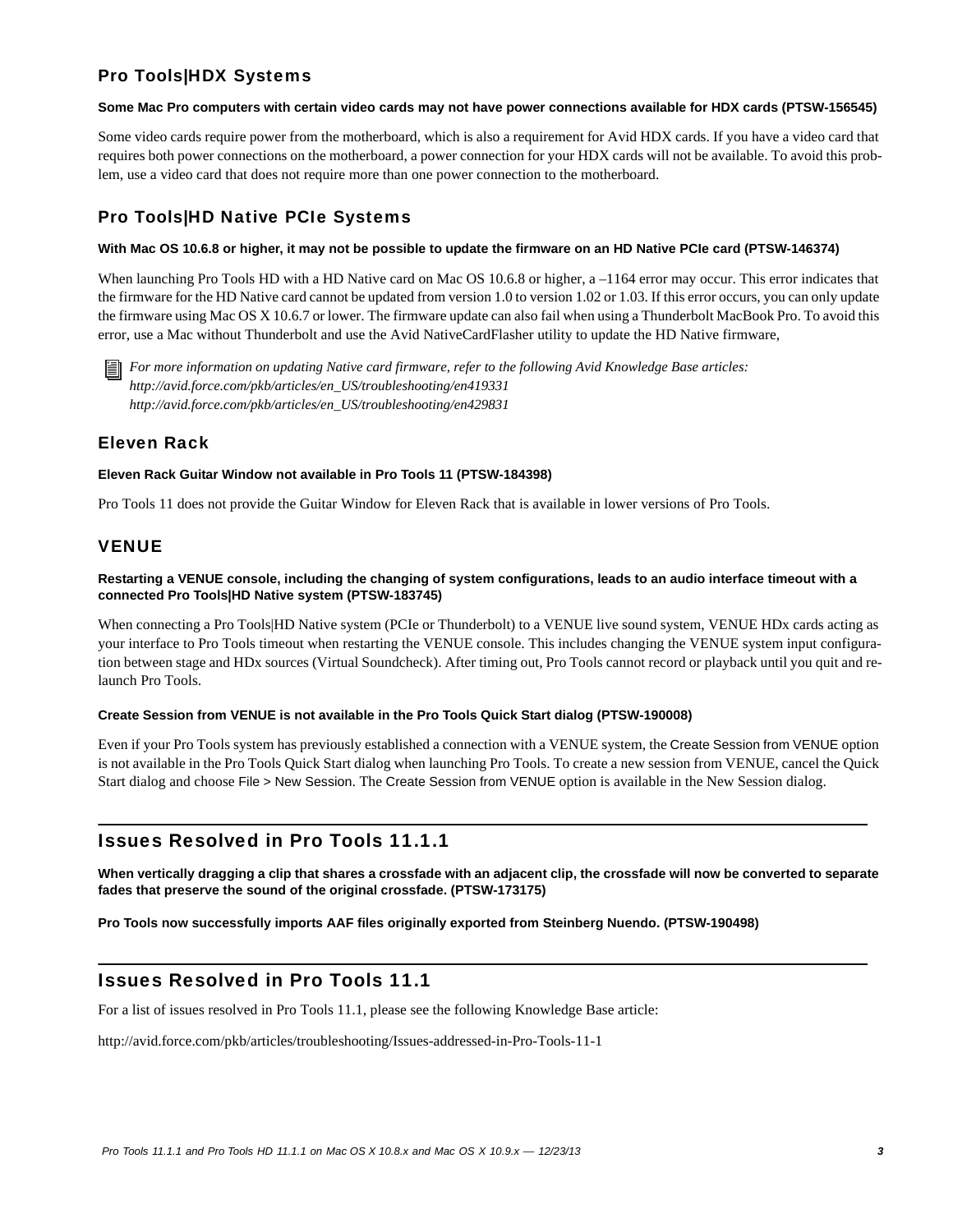# Known Issues

The following sections document known issues you may encounter when using Pro Tools 11 and Pro Tools HD 11, along with workarounds if they exist.

# General Pro Tools Issues

### **Pro Tools quits unexpectedly when manually moving clips with sections out of the session length bounds (PTSW-188679)**

Clips that are moved outside of the session bounds may cause Pro Tools to quit unexpectedly. To avoid this, adjust the Session Length setting (in the Session Setup window) to ensure that there is sufficient time for all material in the session.

#### **Pro Tools quits unexpectedly when importing video during playback (UME-960)**

Pro Tools may quit unexpectedly when importing video by drag and drop during playback. To avoid this issue, stop playback before importing video by drag and drop. Restart playback after the video has finished importing.

#### **Pro Tools does not play back immediately after importing a large and complex AAF sequence (UME-905)**

Importing a complex AAF sequence that contains many video files and edits may cause Pro Tools to be in a Play/Pause state after all files have finished linking. This may also happen when reopening the session. If you encounter this, stop the transport, wait 30 seconds, and then attempt playback again. To avoid this problem completely, you can bounce the video and re-import, or request that the video editor flatten the video upon export.

# **Export Clip Definitions keyboard shortcut does not work (PTSW-180985)**

The Export Clip Definitions keyboard shortcut (Shift + Command + Y) in Pro Tools conflicts with a MacOS keyboard shortcut. To remove the conflicting MacOS keyboard shortcut, go to System Preferences > Keyboard and click Keyboard Shortcuts. Select "Services" and deselect "Make New Sticky Note."

### **When Bouncing to Disk or Bouncing to QuickTime, the Bounce hangs if the file name contains an illegal character-such as ":" or "ü" (PTSW-183327)**

To avoid this issue, do not use non-standard characters for bounced file names.

# **When importing session data, automation is replaced instead of overlaid when using Adjust Session Start Time to Match Source Start Time (PTSW-149273)**

Automation can sometimes be replaced instead of overlaid when using Adjust Session Start Time to Match Source Start Time when importing session data. This issue may occur if the source session start time (of the session being imported) is earlier than the current session start time. This issue can be avoided if you instead import the session data from the session with the later start time into the session with the earlier start time. You must also not enable the Adjust Session Start Time to Match Source Start Time option, and select Maintain Absolute when prompted.

# **Automatic Delay Compensation cannot not be applied to tracks recording from different types of sources (PTSW-157960)**

Automatic Delay Compensation cannot compensate for cascaded records that use both I/O and bus inputs to recording tracks. An example of this is feeding an audio track (in record) from an audio input, and then bussing the output of the track to another audio track also in record. The first audio track will be compensated but the second cascaded track will not be. (This is not a common workflow.)

# **Audio scrubbing is offset by the overall system delay when Automatic Delay Compensation is enabled (PTSW-150138)**

With Automation Delay Compensation enabled, when scrubbing audio the output is offset by the overall system delay (displayed in the Session Setup Window). Large system delays cause a noticeable offset. To avoid this issue, you can disable Automatic Delay Compensation when you want to scrub audio for editing.

#### **DestructivePunch may not behave correctly when using Automatic Delay Compensation (PTSW-157282)**

When using the Maximum amount of Delay Compensation, DestructivePunch may not behave correctly. To avoid this issue, do not use DestructivePunch with system delays over 4,096 samples at 48 kHz, 8,192 samples at 96 kHz, or 16,384 samples at 192 kHz.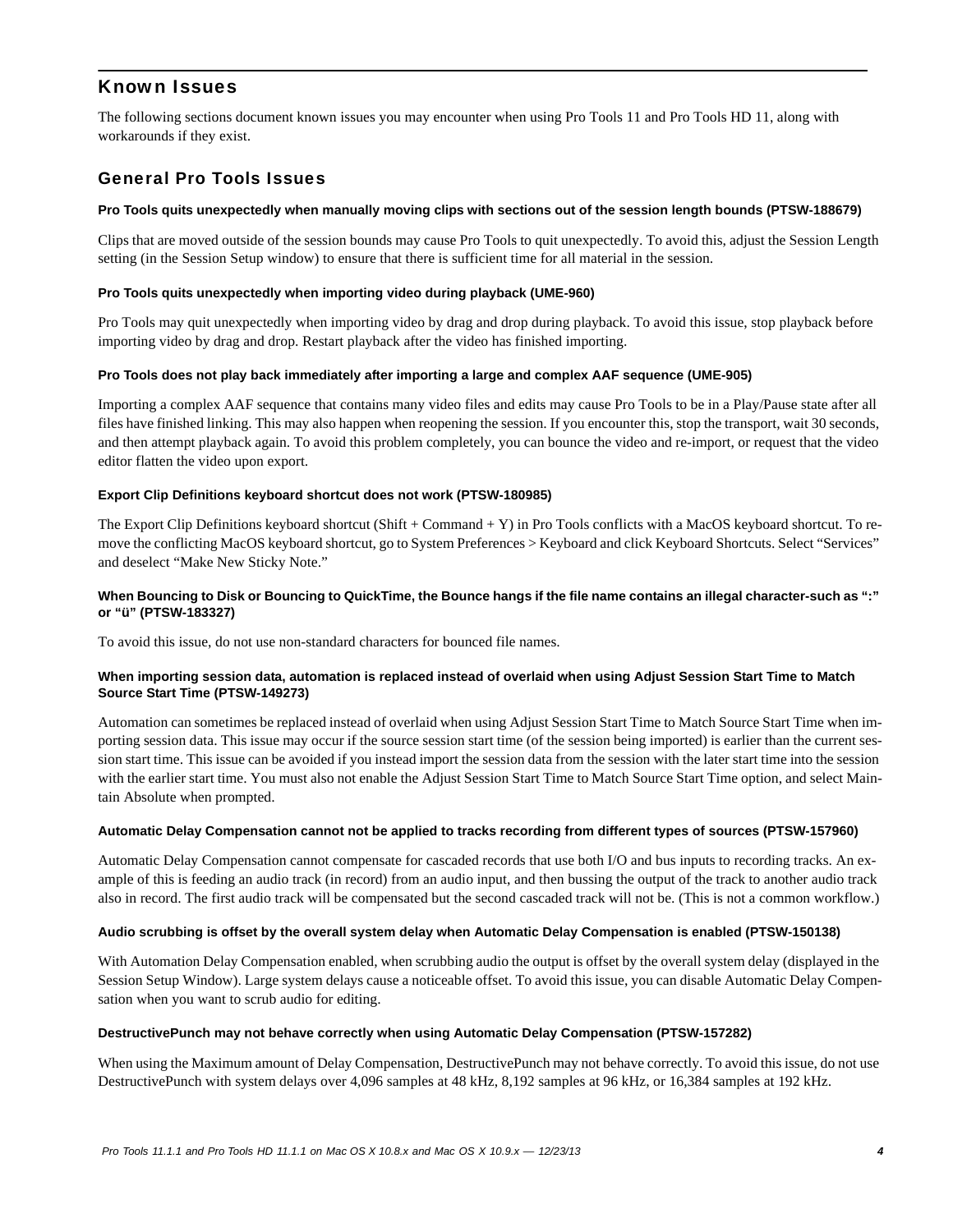### **Cannot run Reason or Record as ReWire clients if they have not first been launched and set up as a standalone application (PTSW-133070)**

Reason and Record need to be launched and setup as a stand-alone applications before running them as a ReWire clients with Pro Tools. Do the following:

- Launch Reason or Record in stand-alone mode and follow the on-screen instructions.
- Quit Reason or Record.
- Launch Pro Tools and insert Reason or Record as a ReWire plug-in on an audio, Auxiliary Input, or Instrument track.

### **Exporting interleaved BWF files from Pro Tools 10 and importing into Pro Tools 9.0.x and lower may cause Pro Tools to quit unexpectedly (PTSW-151579)**

When exporting any greater-than-stereo multichannel interleaved WAV (BWF) files other than 5.1 from Pro Tools 10 and then importing them into Pro Tools 9.x or lower, Pro Tools quits unexpectedly. To avoid this problem, export audio files for import into lower versions of Pro Tools in another file format (such as AIFF or multi-mono).

#### **AAF files that contain AMA-linked audio cannot be imported (PTSW-182322)**

Pro Tools cannot import AAF files that contain AMA-linked audio files. AMA-linked audio must be imported or transcoded in Media Composer before the AAF is exported.

#### **Unrendered mix and match AAFs will not properly import (PTSW-181825)**

If the error "A video file and its associated clips were removed because its timecode rate is incompatible with the project type" appears, it is likely that your AAF contains unrendered mix and match video. To avoid this, render mix and match AAFs from Media Composer before or during export.

### **48 kHz Bounce to MP3 in Pro Tools 7.x and higher results in a 44.1 kHz MP3 File (PTSW-51960)**

Bouncing to MP3 while using the "Highest Quality Encoding, Slower Encoding Time" setting with any bit rate other than 320 kbps will result in a 44.1 kHz file. This is a known limitation of the encoder.

#### **Clip names appear incorrect after selecting Field Recorder channel matches, or expanding to new tracks. (PTSW-136012)**

This can occur if the file name of a Field Recorder channel match contains a hyphen followed by a number greater than zero. Pro Tools names new clips by incrementing the number after the hyphen. If a field recorder file is already named in this way (such as "Filename-01"), then new clips created by selecting a Field Recorder channel match or by expanding a track may have names different from the parent file. To avoid this situation, avoid using hyphens in Field Recorder file names.

# **Field Recorder matches appear offset after AudioSuite rendering if the session timecode rate does not match the file timecode rate (PTSW-152147)**

If a portion of a file has been rendered with an AudioSuite plug-in, an offset can occur when expanding field recorder matches in cases where the session timecode rate does not match the timecode rate of the audio file. To avoid this issue, you can either render the whole file with AudioSuite (rather than only a portion of the file), or use Whole File mode when rendering AudioSuite processing.

#### **External Field Recorder matches do not show up after an initial index pass (PTSW-180659)**

If external field recorder matches do not show up on a field recorder track after the initial index pass, save and reopen the session.

# Pro Tools|HDX Systems

# **Pro Tools does not play back when an invalid sync source is selected on SYNC HD (Word Clock or AES/EBU) (PTSW-156651)**

When attempting to initiate playback, playback will fail if a SYNC HD is connected to an HDX card and an Avid audio interface with no connections to either the word clock or AES/EBU ports. Ensure that the clock is set to a working clock source to resolve this issue.

#### **In Avid DigiTest, the reported slot number may not correspond to the physical slot number in the computer (PTSW-155373)**

In Avid DigiTest, the slot number reported for Avid HDX cards starts from 0 on up. For example, "Slot 1" does not necessarily correlate to the first physical slot in the machine. If you have an Avid HDX card that is having problems, match the Serial Number ID on the back of the card with the Serial Number ID displayed on the Slot Info page in Avid DigiTest.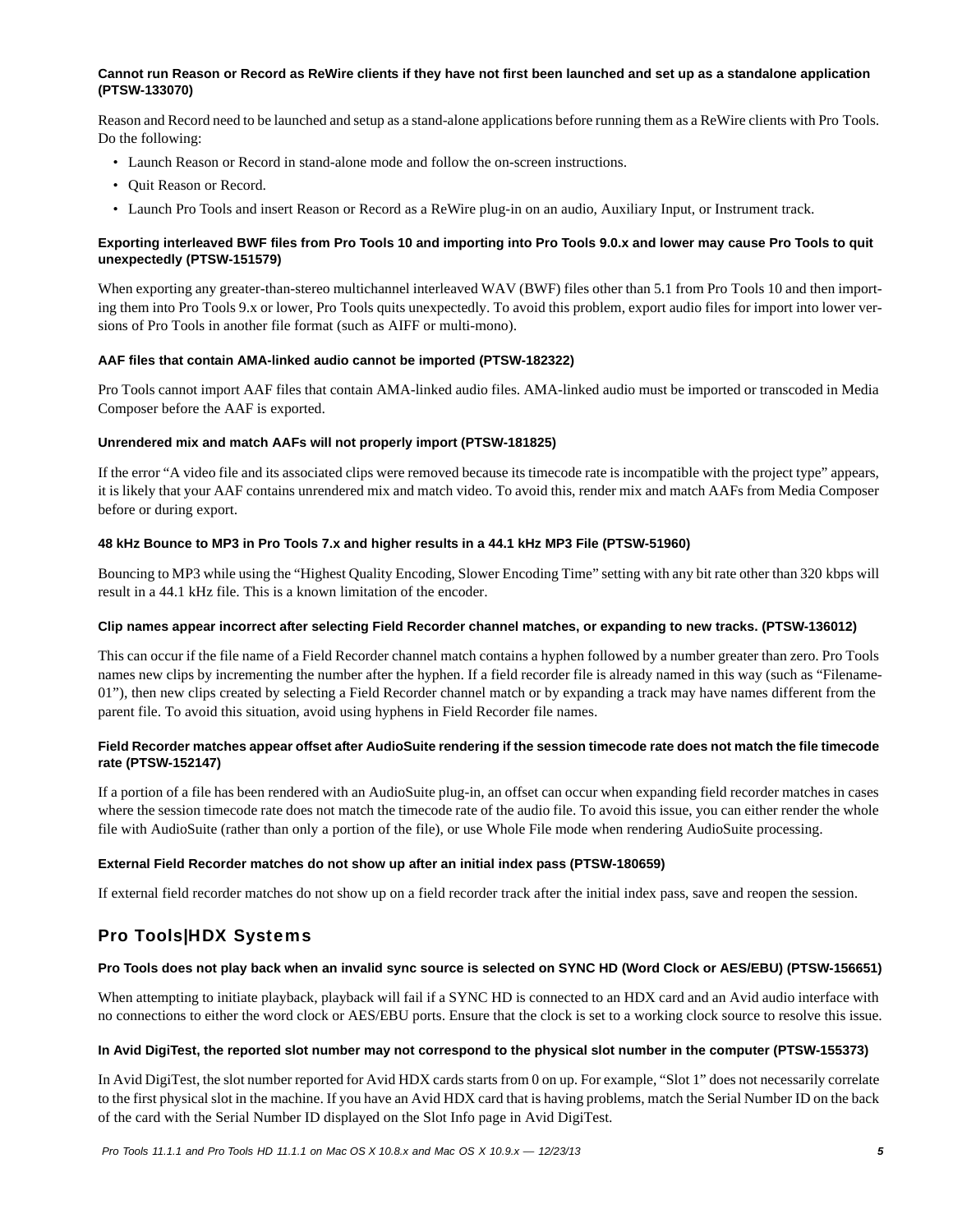#### **Pro Tools does not use HDX hardware if a Core Audio application is using HDX hardware (PTSW-155010)**

When launching Pro Tools HD on an HDX hardware accelerated system, Pro Tools will use the Pro Tools Aggregate I/O as the Playback Engine if a Core Audio application has already engaged the HDX hardware. Be sure to quit all Core Audio applications before launching Pro Tools HD to ensure that Pro Tools HD can use HDX hardware.

#### **With multiple track output assignments, Native plug-ins use more voices than expected (PTSW-156089)**

When using Native plug-in as the last insert on a track that has multiple outputs assigned, additional voices will be used for each voiced output assignment. This is because a voice is required for each audio channel routed from the TDM engine to the host processor and back. To avoid this issue, use a DSP plug-in, such Trim, as the last insert on the track.

# Pro Tools|HD Native PCIe Systems

# **Audible pops and clicks occur when changing buffer sizes (PTSW-125715)**

Pops and clicks may occur when changing the Hardware Buffer Size (H/W Buffer Size) in the Playback Engine dialog while monitoring live audio through HD Native hardware. Avid recommends not changing the Hardware Buffer Size while monitoring live audio to avoid this problem. If you must change the Hardware Buffer Size while monitoring live audio, be sure to lower the monitoring volume to avoid any possible damage to your speakers.

# Pro Tools|HD Native Thunderbolt Systems

#### **HD Native Thunderbolt headphone output stops working when low latency monitoring is enabled (PTSW-169936)**

The headphone output on the HD Native Thunderbolt does not function when low latency monitoring is enabled. In this case, use alternative monitoring source such, as an Avid HD OMNI.

#### **HD Native Thunderbolt prevents the computer from waking after sleep (–9171 error) (PTSW-169172)**

Pro Tools HD and HD Native Thunderbolt do not support the sleep function of Mac OS X. If encountered, disconnect HD Native Thunderbolt to wake the computer. Disable all sleep functions in System Preferences (except display) and shut down the computer. Reconnect HD Native Thunderbolt and start the computer.

#### **HD Native Thunderbolt reports a clock error at higher sample rates (PTSW-168819)**

With some computers, you may encounter an audio clock error when recording at higher sample rates (such as 96 kHz) and with lower HW Buffer Size settings (such as 128 samples or less). In general, higher HW Buffer Size settings are recommended at higher sample rates. For example, at 96 kHz, a HW Buffer Size setting of 256 samples or higher is recommended.

#### **HD Native Thunderbolt is only supported as the first or second thunderbolt device in a thunderbolt chain at sample rates up to 96 kHz, and it must be the only Thunderbolt device in a chain at any sample rate above 96 kHz (PTSW-168229)**

HD Native Thunderbolt is only supported as the first or second Thunderbolt device in a Thunderbolt chain at sample rates up to 96 kHz, and must be the only thunderbolt device in a chain at any sample rate above 96 kHz. Visit the compatibility pages on the Avid website for more information (*www.avid.com/compato)*.

#### **Pro Tools quits unexpectedly when selecting HD Native Thunderbolt in the Playback Engine (PTSW-167511)**

After disconnecting and reconnecting HD Native Thunderbolt from your computer, Pro Tools quits unexpectedly when selecting HD Native Thunderbolt in the Playback Engine. After disconnecting and reconnecting HD Native Thunderbolt, restart your computer to avoid this problem.

#### **Using the HD Native Thunderbolt headphone output with surround monitoring (HDM-13)**

Headphone monitoring with HD Native Thunderbolt is set to mirror Pro Tools output channels 1 and 2 on the first audio interface. To use HD Native Thunderbolt headphone monitoring with sessions that use surround formats (such as 5.1),change the surround monitoring path in I/O Setup so that the Left channel is mapped to Output channel 1 and the Right channel is mapped to Output channel 2.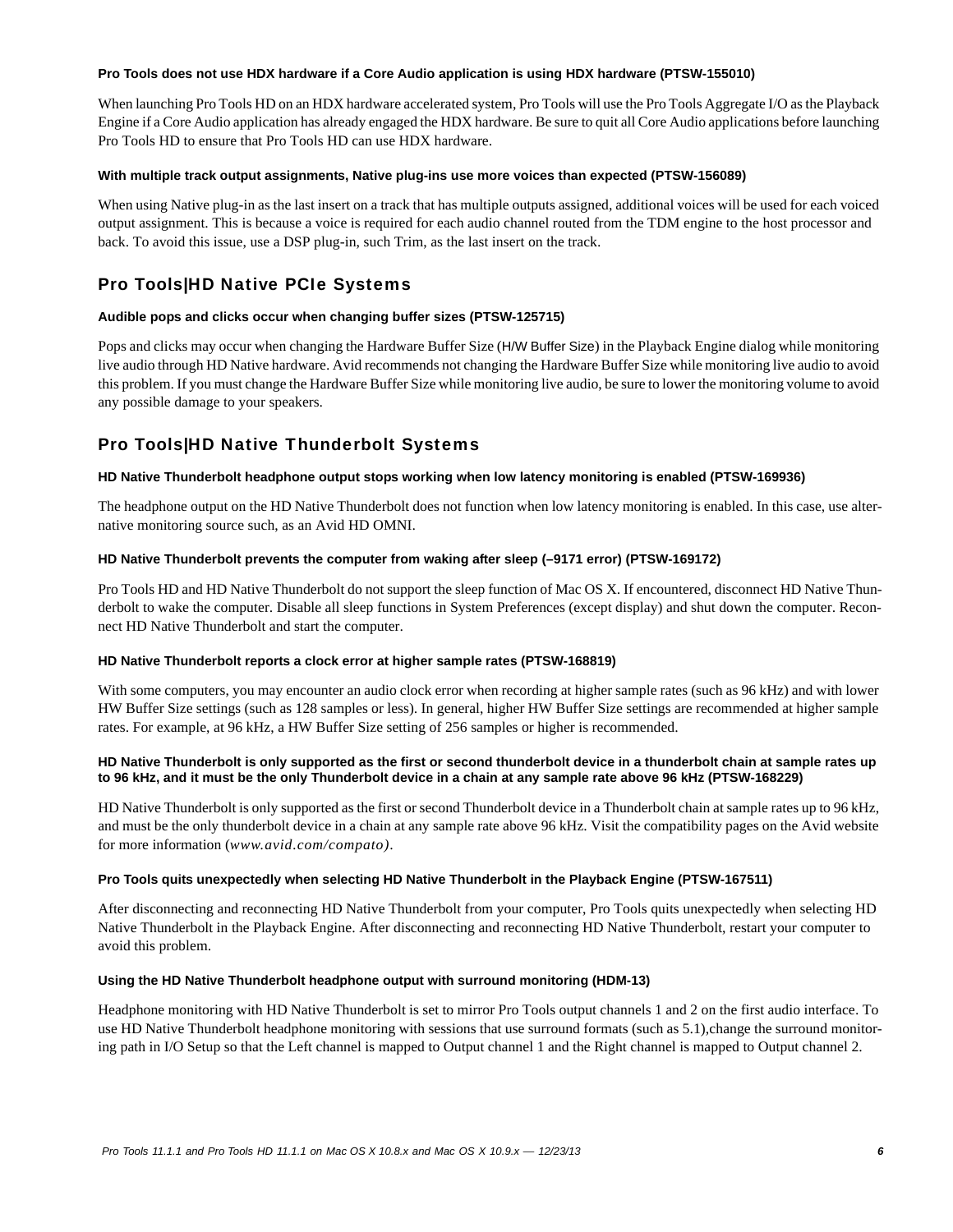# I/O Setup

# **Master Faders assigned to mapped output busses function only on that specific bus, not for the output channel as a whole (PTSW-127517)**

Because a Master Fader works on a bus, not on an output path or output channel, there may be certain configurations in which the level sent to the physical I/O is not reflected on any meters in the Pro Tools application. If the configuration includes overlapping output paths or has multiple busses assigned to a single output path, the overall signal level from these combined sources (including any clipping indication) will only be displayed on the interface itself. You can avoid using multiple output paths or output busses simultaneously by routing your sources to a single mapped output bus and assign a Master Fader to that.

# **Overlapping outputs are not supported for AFL/PFL (PTSW-128167)**

While Pro Tools I/O Setup lets you select overlapping outputs for AFL/PFL monitoring, overlapping outputs are not supported for AFL/PFL monitoring. For example, if paths A 3–4 overlap the main path A 1–2, even though you can select paths A 3–4 for AFL/PFL monitoring, you won't hear anything when monitoring AFL/PFL on paths A 3–4. You can avoid this problem by using non-overlapping paths for AFL/PFL monitoring.

# **Session templates retain I/O settings and some preferences, display settings, and window layouts (PTSW-47133)**

Pro Tools session templates retain the I/O settings and some of the preferences, display settings, and window layouts from the system on which the template was created. Consequently, created a new session based on a template restores several session properties from the original system. These properties are retained by Pro Tools until you change them or another session or template is opened that replaces them. This also means that if a new blank session is created after using a template, the properties from the template will be used for the new session.

The properties retained from templates include default track height, view settings, window size and position, and I/O Setup. You can update templates by making the desired changes, using the File > Save as Template command (be sure to select the "Install template in system" option), and then selecting the template you want to replace.

### **I/O Settings Pane appears inactive after editing video track during play (PTSW-183106)**

If you edit video during playback, the I/O Setting pane for the Video track appears inactive during playback, preventing you from opening the track's Output Setting tab. To access I/O settings for the track, stop playback.

# **Output and Send assignments may not be reactivated if they are disabled and then re-enabled in the IO Setup when DSP Usage is at its maximum (PTSW-156397)**

Disabling and re-enabling an internal or mapped bus in the IO Setup does not guarantee that all associated assignments will be re-activated in a session that is using maximum DSP resources. To re-activate these assignments, save and reopen the session. You can also avoid this issue by adding additional HDX cards to your system.

# **IO Setup sets to Pro Tools Aggregate IO after updating HDX card firmware (PTSW-159624)**

Pro Tools IO Setup may be improperly configured to Aggregate IO after performing a firmware update on an Avid HDX card. To resolve this issue, quit Pro Tools and delete the "Last Used.pio" file from the IO Settings folder (located in the same folder as the Pro Tools application). Relaunching Pro Tools will create a default IO setup based on the peripherals connected to your HDX card(s).

# File and Disk Management

# **After Relinking files the Relink window does not retain its "revealed/open" status (PTSW-178130)**

Although the checkbox remains selected, the reveal status of volumes is not retained if the Relink window is automatically reopened. Be sure to reveal the volumes so that the enabled checkboxes are visible in order to reliably relink to missing files.

#### **When relinking audio files, mismatched channel widths are not found (PTSW-189868)**

When relinking audio files, it is possible to link files with different channel widths. This is not a supported workflow and may have unpredictable results. Ensure that the channel width of linked files match the channel widths of clips in the session to avoid this issue.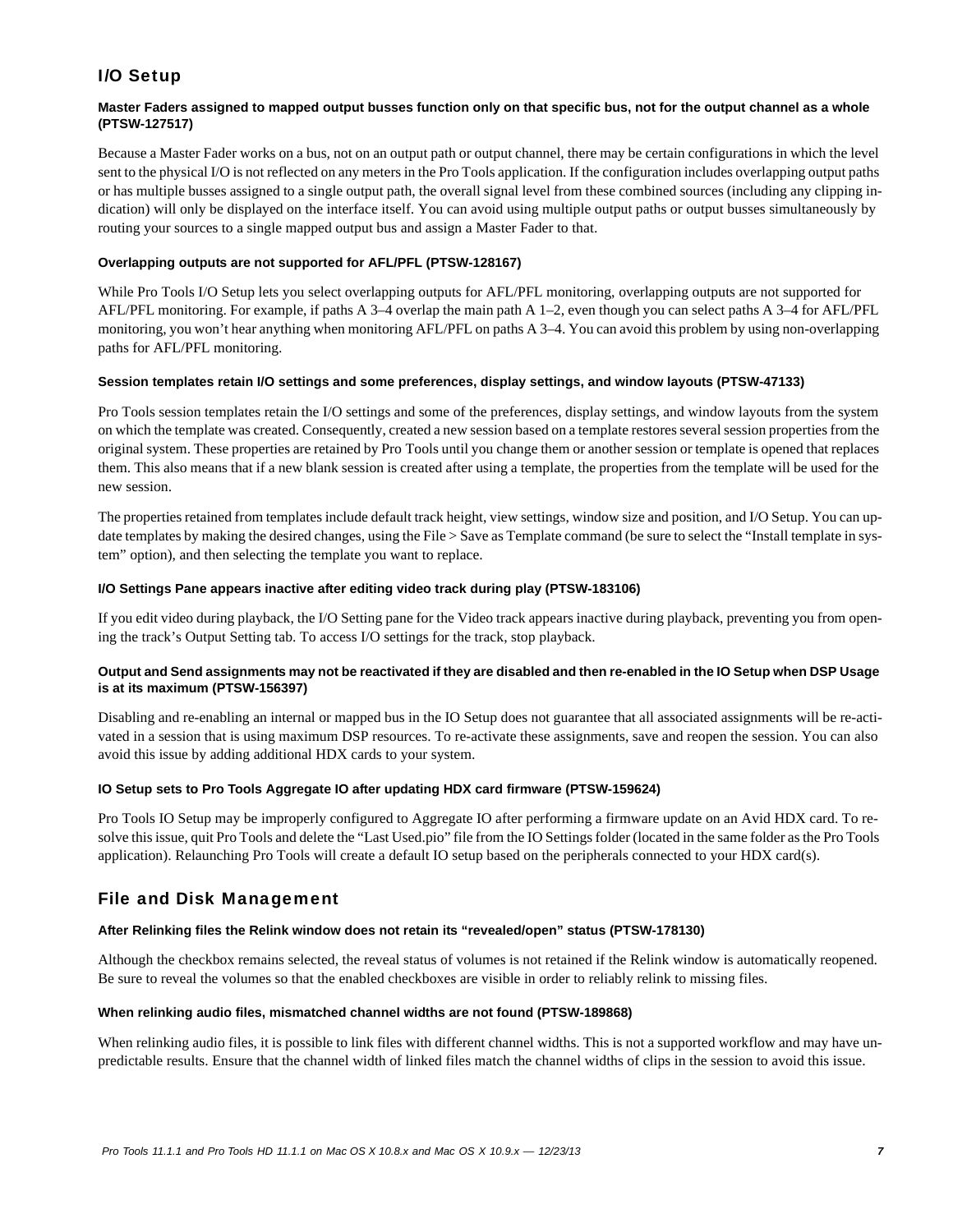# Elastic Audio

# **When opening legacy sessions (Pro Tools 9 and lower) in Pro Tools 10 and higher, any rendered Elastic Audio clips are automatically re-rendered (PTSW-139989)**

Rendered Elastic Audio clips created in legacy sessions need to be re-rendered for use in Pro Tools 10 and higher. Re-render of these files occurs automatically when the session is opened in Pro Tools 10 and higher.

# **Fades on Elastic Audio-enabled tracks may not regenerate when opening sessions created with Pro Tools 10 and higher in Pro Tools 9.0.x (PTSW-152949)**

When saving a copy of a Pro Tools 10 or higher session to v7-v9 and opening the copy in Pro Tools 9.x, some fades might not be regenerated even if you select the option to re-generate fades without searching. If this happens, closing and re-opening the session causes the missing fades to regenerate.

# **Maintaining phase coherency with Elastic Audio pitch processing (PTSW-20602)**

When there is Elastic Audio Pitch processing enabled on a track, switching from Polyphonic, Rhythmic, or X-Form to Monophonic or Varispeed can disrupt phase coherency. To preserve phase coherency in this case, be sure to clear all Elastic Audio Pitch processing from the track before switching to the Monophonic or Varispeed algorithm.

# **Drift in an audio file may occur when using Elastic Audio and the Monophonic or X-Form algorithms (PTSW-33768)**

Drift in an audio clip may occur when using elastic audio depending on how much the clips is expanded or compressed when using the Monophonic or X-Form algorithms. If you are using elastic audio with material that contains transient information in it that you would like to keep from drifting, you should use the Polyphonic or Rhythmic algorithms.

# **Default Input Gain preference is only for Elastic Audio imported at session tempo (PTSW-34096)**

The Default Input Gain preference in the Elastic Audio section of the Processing Preferences page is for Elastic Audio Imported at Session Tempo only. This preference option will not function unless Preview in Context is enabled in Workspace, and/or "Drag and Drop from Desktop Conforms To Session Tempo" is enabled in the Processing Preferences page.

# **Displayed Timebase is incorrect after importing Elastic Audio tracks (PTSW-46897)**

The incorrect timebase is displayed after importing Elastic Audio tracks to existing tracks with opposite timebase. You will need to manually select the correct timebase for the affected tracks.

# **Elastic Audio clips on Playlist lanes are not rendered (PTSW-47311)**

In Playlists View, any Elastic Audio clips on Playlist lanes are not rendered (waveform is "off-line") when changing the track's Elastic Audio processing from Real-Time to Rendered. Using the object grabber to select any off-line clips, promoting them to the main playlist or copying and pasting the clips in place will render using the selected Elastic Audio algorithm.

# **Clip Groups containing Elastic Audio are not recognized as Elastic if the Clip Group itself has not had any Elastic functions applied (PTSW-34335)**

If a clip group contains Elastic Audio inside it, but no Elastic Audio operations have been performed on the outermost level of the clip group itself, then the clip group will not register as Elastic Audio. When used to create a new track, the track will not automatically be Elastic Audio–enabled, and the elastic audio inside the clip group will be rendered using the default Elastic Audio plug-in for the session. As a workaround, add a warp marker to the clip group to force it to register as an elastic clip. Or, create an Elastic Audio–enabled track first, then add the clip group to it.

# **Cannot import Elastic Audio tracks with the Consolidate From Source Media option (PTSW-33894)**

Use Copy from Source Media to import Elastic Audio tracks.

# **Timing inaccuracy in audio files converted from CAF and MP3 with Preview In Context enabled (PTSW-46707)**

Audio files converted from CAF and MP3 with Preview In Context enabled can cause timing inaccuracies (gaps in the audio and innerclip asynchronous transients issues). This is inherent with compressed file formats.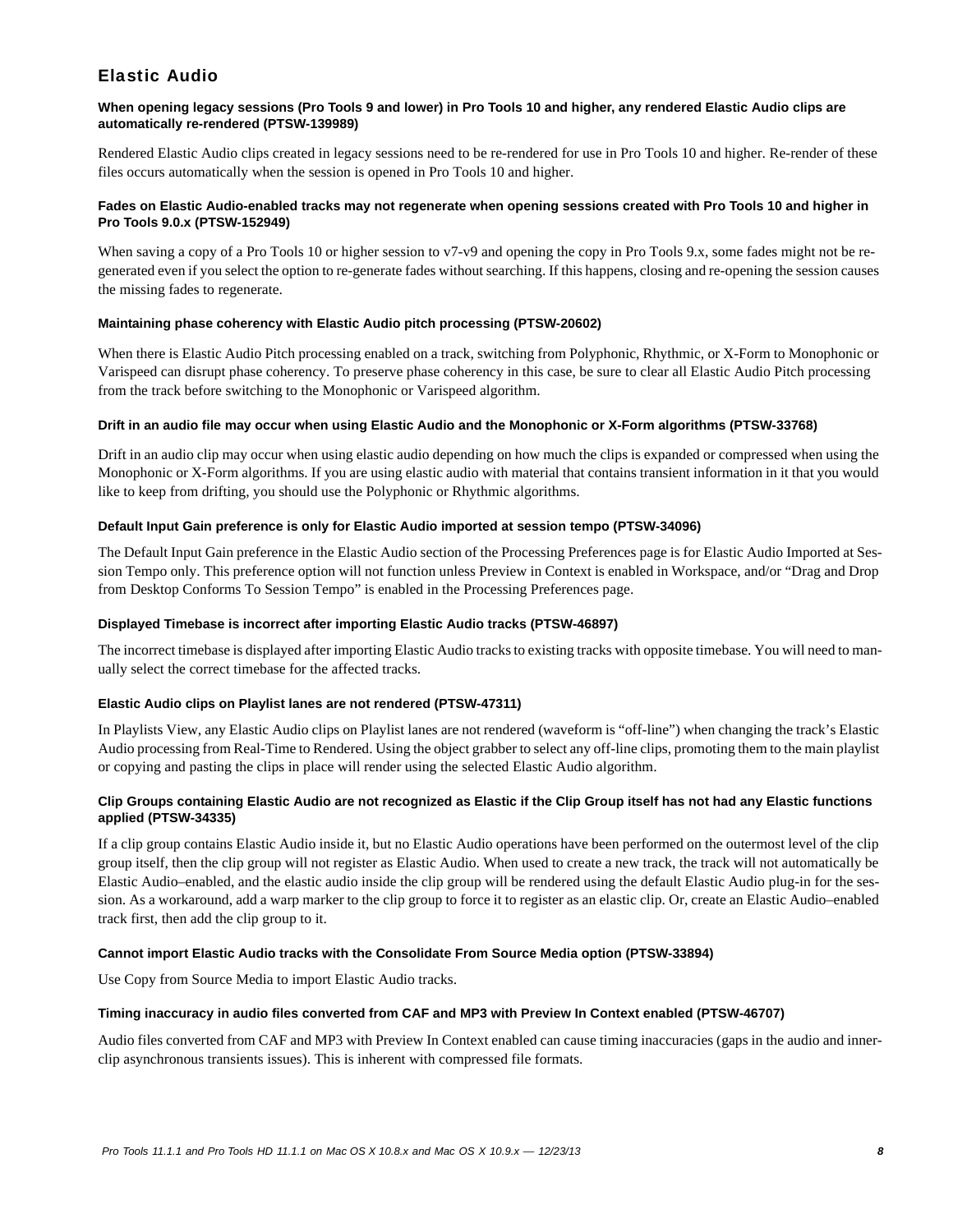# MIDI

# **When recording MIDI, Wait for Note does not respond to MIDI input from ReWire (PTSW-30511 and PTSW-34550)**

When performing a MIDI record, Wait for Note will not respond to any MIDI received from ReWire. If you are recording MIDI generated from a ReWire application, you will have to start the transport manually or use a countoff instead of Wait for Note.

# **When using Import Session Data on a MIDI track with Real-Time Properties enabled and set to using Diatonic transposition, transposition is based on the first key signature in the session only (PTSW-49297)**

When importing session data from a session that includes multiple key signatures and a MIDI or Instrument track with the "Transpose in Key" Real-Time property enabled, the transposition will be based only on the first key in the session. This can be corrected by toggling the Real-Time Properties off and on; then the diatonic transposition will be correct for each key.

# Plug-Ins

*For known issues about specific plug-ins, see the Audio Plug-Ins Read Me.*

#### **When opening legacy sessions, the 4-band EQ III plug-in is converted to the 7-band EQ III plug-in**

The AAX EQ III plug-in does not have a 4-band option. Pro Tools will automatically convert 4-band EQ III instances into 7-band instances if you are using only AAX plug-ins.

#### **Custom location for Avid Virtual Instrument content is not remembered (PTSW-187501)**

When installing AIR Creative Collection, if you choose a custom location for the content, that location is not remembered, resulting in error messages when you try to use a virtual instrument plug-in (Boom, Mini Grand, or Xpand) that references a ".big" content file. The location is not remembered after quitting and relaunching Pro Tools.

To avoid this error, move or reinstall the AIR Creative Collection content to the default location.

#### **Some plug-ins require exclusive use of a DSP chip on HDX hardware-accelerated systems (PTSW-154614)**

Certain plug-ins, such as ReVibe and Reverb One, use direct memory access (DMA) on Avid HDX cards. DMA plug-ins cannot share HDX DSP chips with other plug-ins. Additionally, even though DMA plug-ins of the same type can share a single HDX DSP chip (for example, multiple ReVibe plug-ins can use the same HDX DSP chip), they must be of the same channel width (DMA plug-ins of the same type cannot share the same HDX DSP chip if they have different channel widths).

#### **Native plug-ins appear unavailable at higher sample rates (such as 192 kHz) (PTSW-160300)**

When using some native (host-based) plug-ins at higher sample rates (such as 192 kHz), it may be necessary to lower the number of host processors in the Playback Engine dialog. This is because in certain situations it is beneficial to leave a CPU Core processor available for other tasks, and not have the host-processor engine running on all Cores.

# **Pro Tools stops working when opening a session with Structure Free (PTSW-131965)**

When opening a Pro Tools session that uses Structure Free, Pro Tools may hang temporarily if Structure Free is looking for files in a directory where the files are not present.

# **AudioSuite and Clip Groups (PTSW-57457)**

AudioSuite plug-ins handle Clip Groups in the Clip List slightly differently than audio files. With audio files, an AudioSuite process can be applied to all copies of a unique audio file which appear in your session by selecting your target as Clip List in the AudioSuite plugin window and selecting Use in Playlist. However, if your target is set to Clip List in the AudioSuite plug-in window while you have a Clip Group selected, Pro Tools does not recognize the Clip Group as processable audio and will present a No Audio was Selected error. This is because a Clip Group is not treated as audio until it is actually used in a track.

To apply an AudioSuite process to all copies of a Clip Group in a session at once, do the following:

- **1** Select the Clip Group to be processed.
- **2** From the Clip List menu, select Ungroup All. All elements of the group will remain selected.
- **3** Perform AudioSuite processing.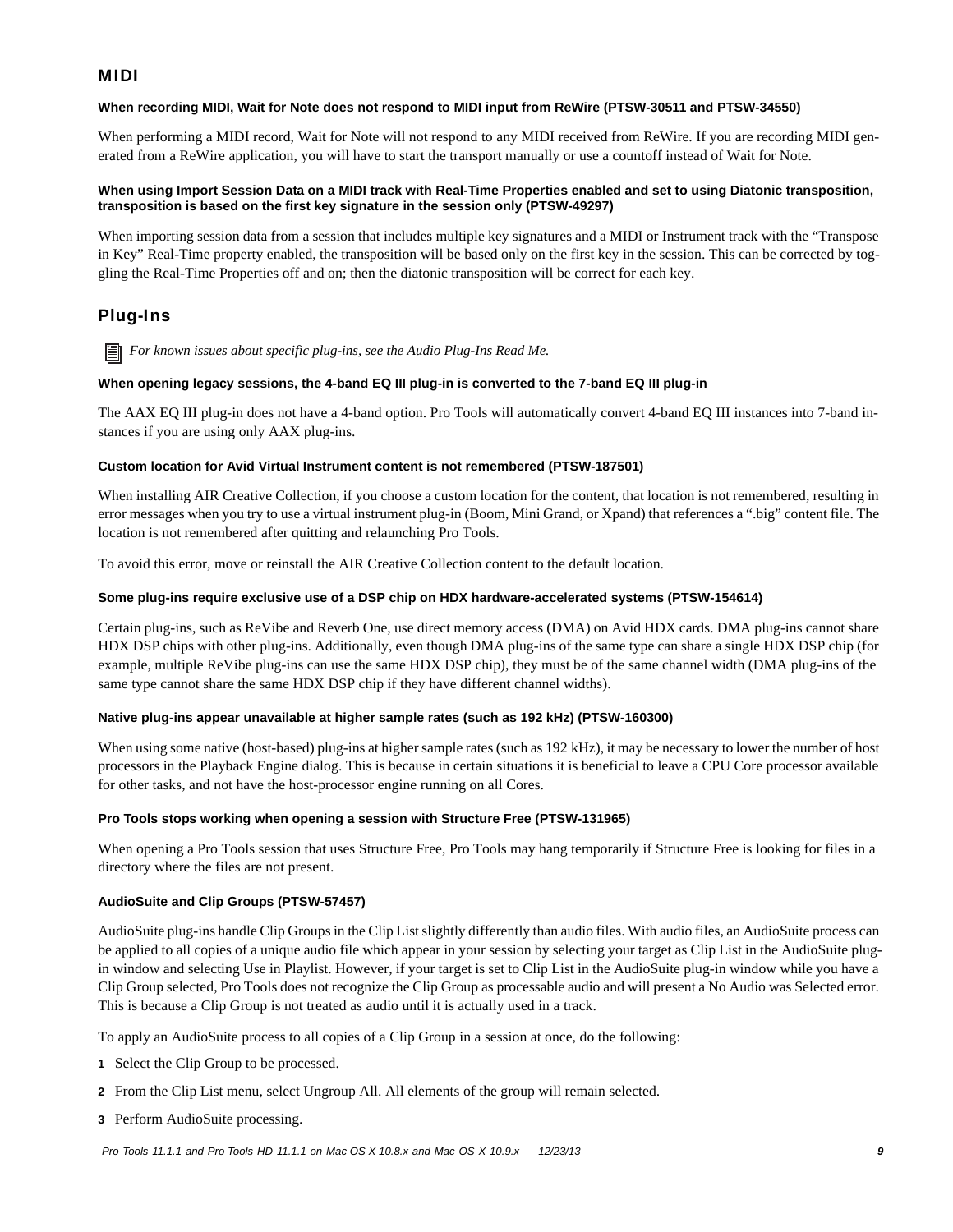- **4** From the Clip List menu, select Regroup.
- **5** When prompted, select Modify to apply the AudioSuite Process to all copies of the Clip Group in the session, or Copy to apply it only to the selected Clip Group.

# Control Surfaces

# **Trim Scrub and Trim Shuttle don't work on clips with fades (PTSW-46911)**

If a clip has fades, Trim Scrub and Trim Shuttle don't work when trying to trim using a control surface. To work around this problem, remove any fades on the clip, then execute the Trim Scrub or Trim Shuttle, and then restore the fades.

### **Used HW output path indication (101095)**

In Assign Matrix on your control surface, Insert mode the used HW output path will not have amber background indicating that it's already assigned after switching to a different insert on the same track.

#### **Color indication on plug-in controls in Learn mode (PTSW-18480)**

When a plug-in is in Learn mode and the track with this plug-in is not focused on the main ICON unit, all automation LEDs in the plug-in window will be red if the track is in one of auto write modes. This conflicts with red color indication on the plug-in control, which is armed for mapping. The workaround is to set the track with plug-ins to Read automation mode.

#### **SignalTools meter ballistics on control surfaces (PTSW-52799)**

SignalTools RMS, VU, BBC, Nordic and DIN meters will display inaccurate decay times when viewed on a control surface. Unaffected types are Peak, VENUE, and Peak + RMS, which only reports the Peak meter to the control surface. The attack times of the affected meters are not affected, only the decay times. All meter types display accurately in the plug-in window.

### **Channel Strip plug-in Expander/Gate meters appear in the Compressor/Limiter meter Instead of in the Expander/Gate meter in D-Control Dynamics section (Main Unit) (PTSW-150897)**

The Avid Channel Strip plug-in uses shared meters for Expander/Gate and Compressor/Limiter processing. Because of this, both Expander/Gate and Compressor/Limiter metering appear only in the Compressor/Limiter meter in D-Control Dynamics Section (Main Unit).

#### **Pro Tools transport must be stopped when recalibrating ICON faders (78074)**

The transport in Pro Tools must be stopped when recalibrating faders on D-Command and D-Control. If one or more faders need calibration do the following: Stop playback, enter Utility mode, press TEST, press FADER, and press RECAL. After recalibrating faders. exit Utility mode.

# **Adjusting Clip Gain with the Jog Wheel on a EUCON control surface can result in Pro Tools quitting unexpectedly (PTSW-155028)**

Adjusting Clip Gain using the Jog Wheel on a EUCON control surface during playback can result in Pro Tools quitting unexpectedly. You can avoid this issue by using the mouse or key commands to adjust clip gain instead.

# Video

# **Opening a session containing video from NFS volume will result in Media Offline video in AVE (PTSW-190387)**

Opening a session containing video that was previously saved on an NFS volume may result in the desktop Video Window displaying "Media Offline." To fix the issue, close and reopen the session or import another video from a local volume.

# **High CPU usage with video playback set to Pillarbox/Letterbox versus stretched video (UME-946/UME-971)**

If the height and width dimensions of your picture do not match the aspect ratio of the video window, by default, the picture will be stretched to match the video window. To maintain the native aspect ratio of the picture, Right-click in the video window and select Pillarbox/Letterbox. This setting scales the picture to the largest possible size, while maintaining its native aspect ratio.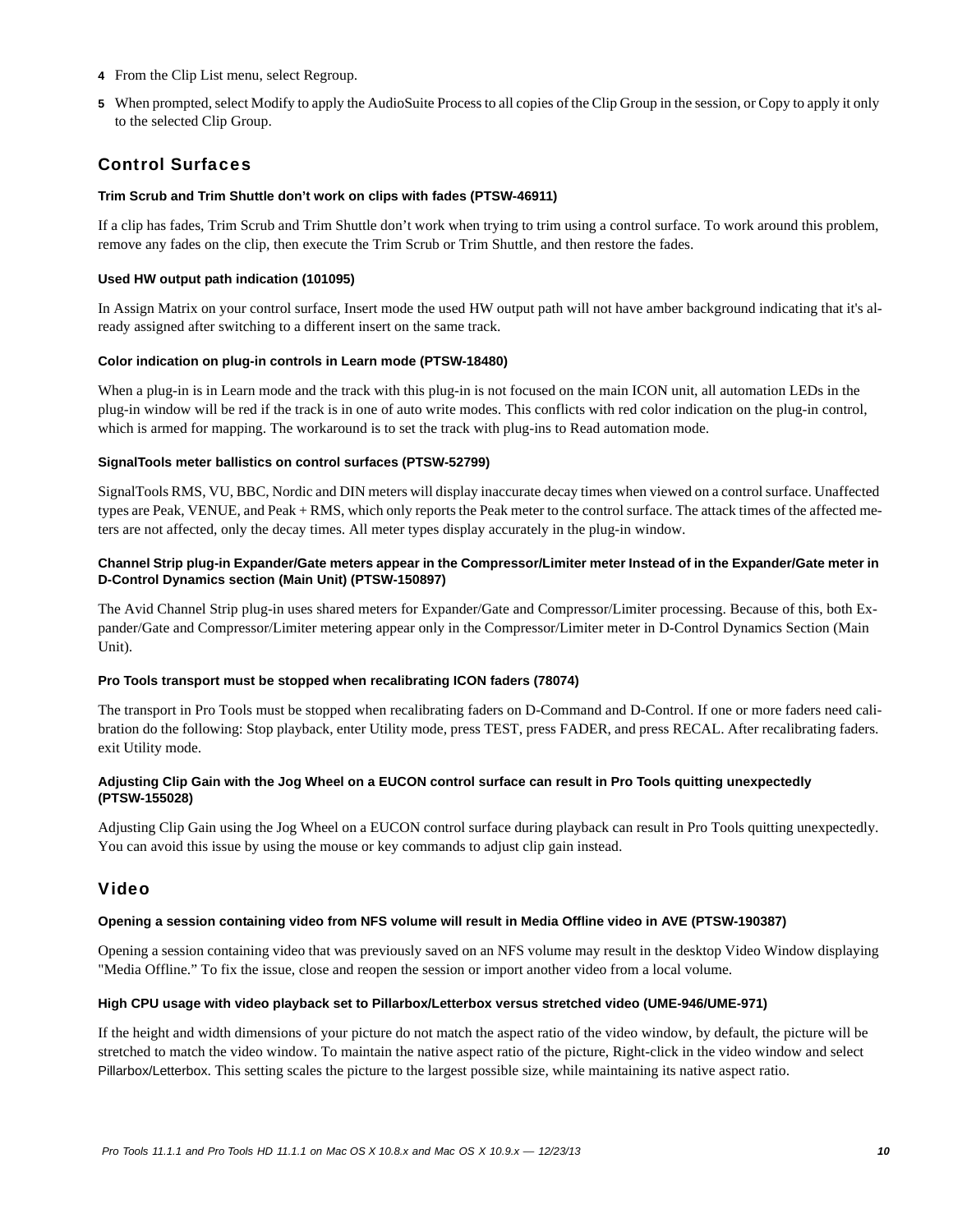#### **Playback of QuickTime video in Pro Tools may stutter or drop frames**

When monitoring QuickTime playback in the Pro Tools Video Window on the computer screen, the video image may stutter or drop frames. To improve results with QuickTime playback, try any of the following:

- Disable Continuous Scrolling.
- Close unnecessary UI windows.
- Try using the DNxHD codec.
- A second Pro Tools, Media Composer, or Symphony DX Video Satellite option offers guaranteed performance for Avid video playback with a primary Pro Tools|HDX or Pro Tools|HD Native system.

#### **QuickTime files that contain multiple CODECs may not import (UME-835)**

If the Pro Tools tells you that a file cannot be imported because it may be unsupported, check to see if the file contains more than one CODEC. This can be done by opening the file in QuickTime player and examining the file properties. QuickTime files that contain more than one CODEC are not officially supported for import into Pro Tools.

#### **H.264 video files over 2 GB play back incorrectly (PTSW-158646)**

At a certain point during playback, an H.264 video file over 2GB in size will incorrectly restart playback from the beginning, even though the timeline indicates it is not playing from the beginning. The workaround is to place an edit (break) in the video clip prior to the point it starts playing incorrectly from the beginning. This issue only affects H.264 files larger than 2GB.

#### **Playback of PhotoJPEG-encoded video experiences dropped frames or stuttering (PTSW-183056)**

PhotoJPEG is not a preferred CODEC for video playback in Pro Tools. It you experience performance issues with this CODEC, please transcode to a preferred Avid CODEC, such as DNxHD or DV25. This can be done by bouncing the file to QuickTime from within Pro Tools and choosing the "Advanced Settings" in the bounce window.

#### **Video pull factor may become invalid when video hardware is enabled (PTSW-180554)**

If a software video pull factor of 0.1% is set while video hardware is disabled, enabling the video hardware may create an illegal pull setting. Video hardware only supports 0.1% pull ups at 24pPAL rates, and 0.1% pull downs at 25pPAL rates. If the pull rate is set to 0.1% at any other rate while video hardware is enabled, manually select an available option from the pull menu, which may be "none."

#### **The Project Type does not change to reflect the new project rate after a pull factor is applied to video (PTSW-179896)**

When video is pulled, the Project Type selector does not change to match the resulting project rate. This is because the fundamental rate of the project does not change. The Avid Video Engine continues to reference the fundamental rate while applying the selected pull factor.

#### **Video may not stay in sync when video hardware is attached and Pro Tools is locked to an external clock (PTSW-178722)**

If both Pro Tools and an attached video peripheral are each resolved to an external clock, but the clock is not derived from the same source, video will not stay in sync. An example of this would be if the video peripheral is locked to black burst, and the audio peripheral is locked to an audio clock not derived from the same video black burst, such as SPDIF. In this scenario, setting the video peripheral to lock to its own internal clock will allow Pro Tools to compensate for video drift over time.

# **Unsupported QuickTime video formats (PTSW-52140, PTSW-52155, PTSW-52156, PTSW-53625, 72961)**

Several video formats supported in QuickTime are not supported in Pro Tools. These include .DivX, .flc, .m4v and .3gp format movies. Attempting to import these will generate errors or will fail to import.

#### **QuickTime files that contain multiple CODECs may not import (UME-835)**

If the Pro Tools tells you that a file cannot be imported because it may be unsupported, check to see if the file contains more than one CODEC. This can be done by opening the file in QuickTime player and examining the file properties. QuickTime files that contain more than one CODEC are not officially supported for import into Pro Tools.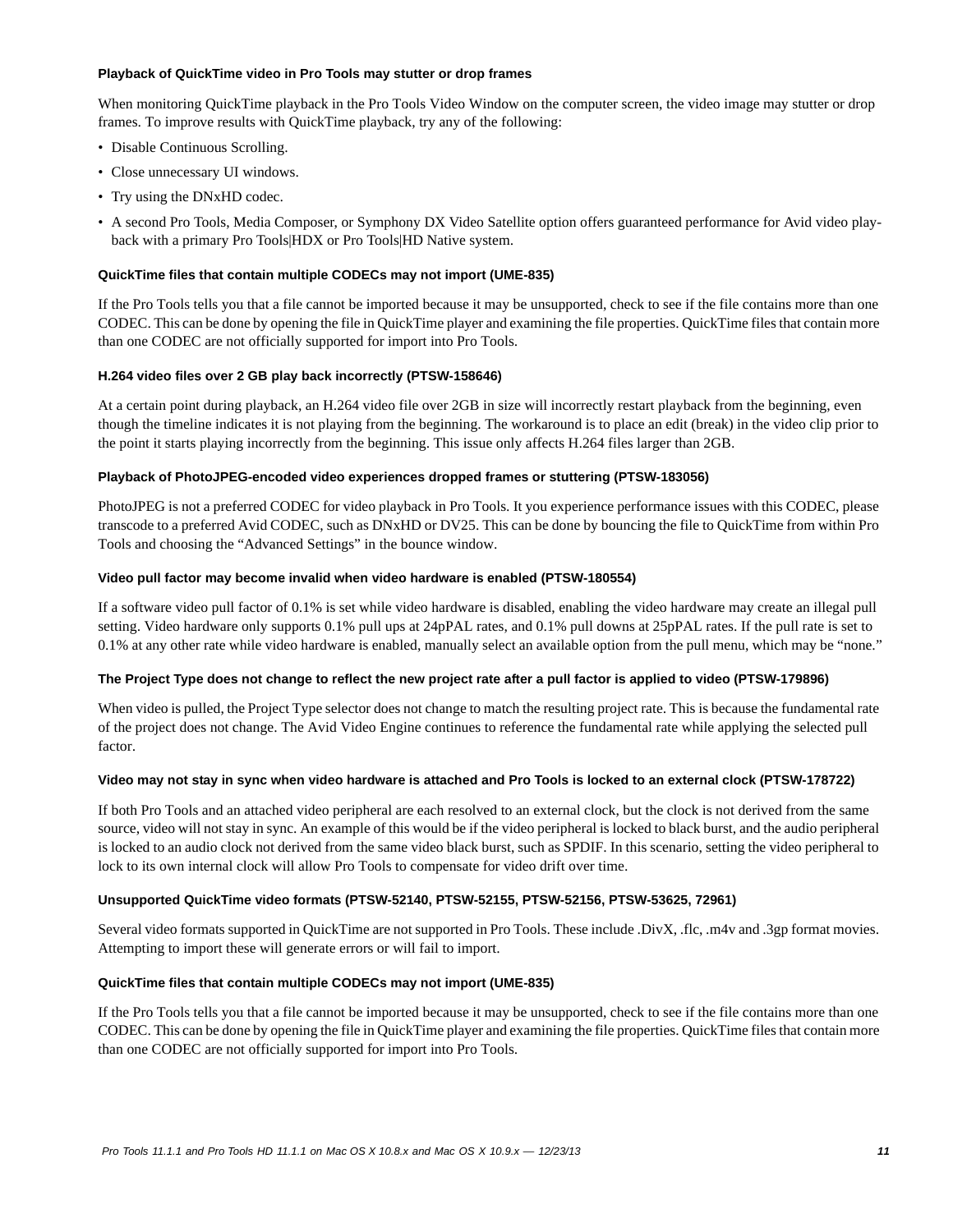#### **"Error reading video in the QuickTime files" when importing some MPEG 1 and 2 video files in Pro Tools (PTSW-178017)**

Some MPEG1 and MPEG2 files cannot be opened by Avid applications, including Pro Tools. Transcode these files to one of our primary CODEC such as DNxHD or AppleProRes for use in Pro Tools to avoid this issue.

# **3G2 file extension is not supported for video import (PTSW-178015)**

Pro Tools 11 provides support for the .3GP file type extension for video import. These are video files often created on mobile phones. The second generation of this format uses the file extension of .3G2. Files with the .3G2 file extension will be filtered out as unavailable for video import. These .3G2 files may be available for import if their file extension manually changed to .3GP. If the files remain unavailable for import after changing their extension, they will need to be converted to an explicitly supported format such as DNxHD or AppleProRes for use in Pro Tools.

# Third-Party Video Peripherals

The following issues may occur with third-party video hardware. Please contact your hardware vendor for support.

 In some cases, video will not stay in sync over time if the video peripheral is not, or cannot, lock to video reference. If you experience this, a workaround is to set the Pro Tools clock to internal. This will cause the video peripheral to slew overtime and stay in sync with Pro Tools. (THPV-2)

 When Pro Tools is running with a Blackmagic DeckLink II Extreme or Intensity video capture and playback PCI-e card installed, launching Blackmagic Design's Deck Capture utility, Final Cut Studio, or any other application which supports Black Magic hardware for video output, can result in system instability. To avoid any potential system instability only use one Blackmagic DeckLink–aware application at a time. (PTSW-19486)

 With some peripherals video playback will be one frame out of sync with Pro Tools audio. To compensate for this, choose Setup > Video Sync Offset and enter a 1 frame offset. (THPV-9)

 Some video peripherals will lose AV Sync when playback is attempted from a 9-pin controller when linked with other Pro Tools or Media Composer Satellites. To avoid this issue, attach the 9-pin controller to a Pro Tools Satellite that does not have a third-party video peripheral attached. (THPV-11)

 With some video peripherals, the video output will be scrambled when video is not loaded in Pro Tools, or when the video peripheral is disabled. (THPV-13)

# Video Satellite

# **Media Composer 6.5 Video Satellite not seen by Pro Tools (PTSW-183505)**

Media Composer 6.5 does not appear as a Video Satellite when used with Pro Tools 11. A Media Composer 6.5.x patch is required to run Media Composer with Pro Tools 11 in this configuration. Visit *www.avid.com* for Media Composer 6.5 updates.

# **23.976 or 24 fps Sequence Start Time Ending In Digits Other than ":00" Causes Time Code Offset**

Media Composer uses NTSC or PAL time code when setting the sequence start time regardless of the format selected by the user for display. When you are working on a video satellite project at 23.976 or 24 fps, a Media Composer sequence with a start time that ends in a value other than :*00* causes an offset between Pro Tools and Media Composer at the session start. For example, the start time 45:02:10:15 (ending in *:15*) would cause an offset, but the start time 45:02:10:00 (ending in :*00*) would not.

As a workaround, always set your Media Composer sequence start time to a time code value ending in *00*.

# **Cueing from Media Composer in a 720p Project Causes 1-Frame Offset (Item # 98460)**

In 720p projects, Media Composer counts at 50 or 60 (59.94) progressive fps—depending on the project type—while Pro Tools counts at 25 or 29.97 frames per second. When you cue a sequence from the video satellite in a 720p project, the Pro Tools edit cursor can be offset by as much as one frame.

As a workaround, cue and play back from Pro Tools when working with a 720p project in a video satellite system. This ensures that the two applications are always in sync. It is not possible to cue to odd 50 or 60 frame boundaries (for example, frame 47) from Pro Tools.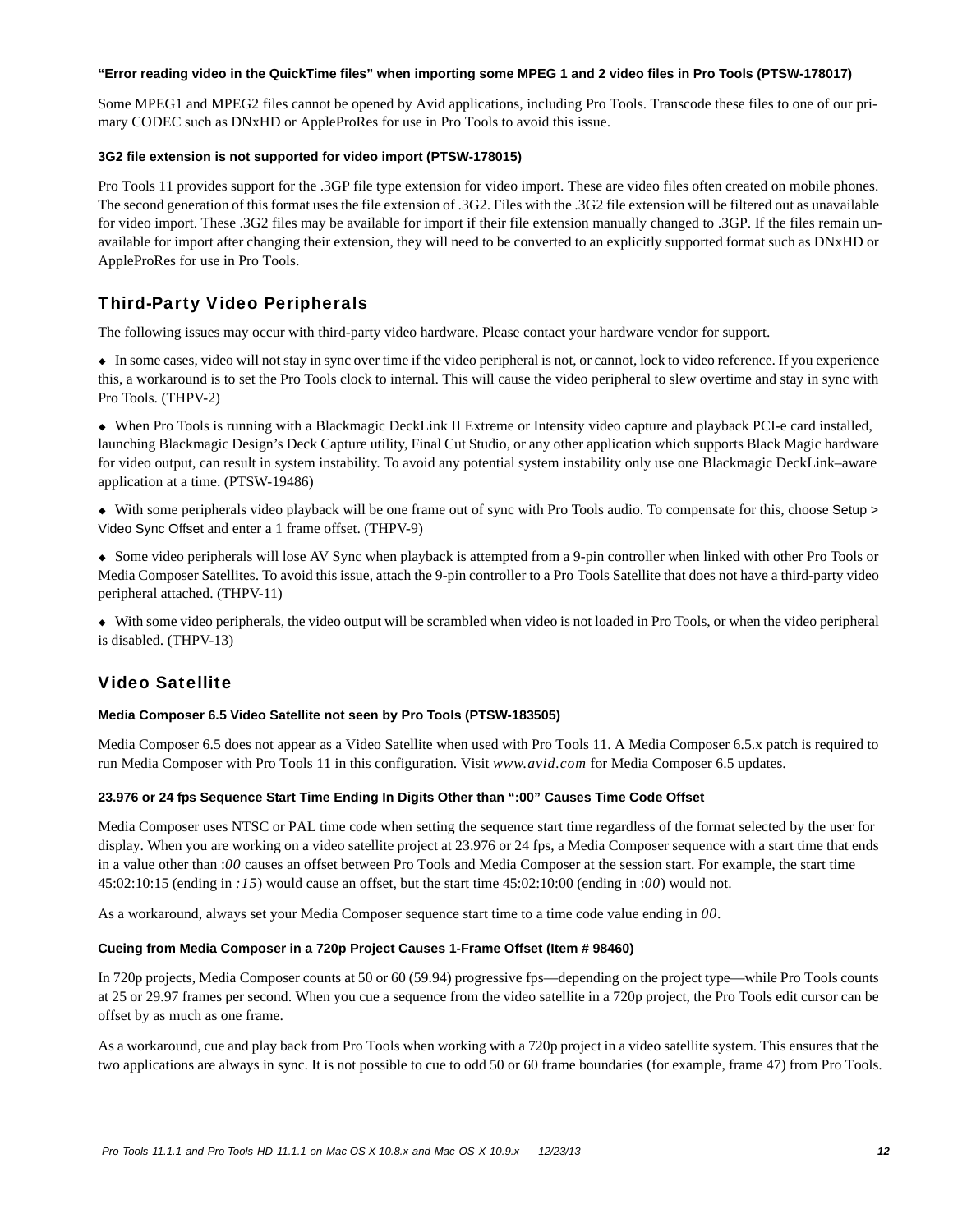# **Audio and video may drift out of sync In Satellite Mode in certain conditions (Items # UDevC00090064, UDevC00090078, UDevC00088666, UDevC00089437, UDevC00087542)**

When operating in Satellite mode, audio and video output from Media Composer may drift out of sync by as much as one frame in any of the following conditions:

- When viewing video full screen in 1394 mode. This is due to the difference between the monitor's refresh rate and the video reference rate.
- When the Edit Play Rate of the video differs from the frame rate of the video reference signal. (For example, this occurs with a 24p NTSC project with 23.976 Edit Play Rate and NTSC reference signal.)
- When looping a selection that is not aligned to video frame boundaries in Pro Tools. As a workaround, make your selection in Pro Tools using Grid mode with the Grid value set to 1-frame increments—especially when it is necessary to loop several times without stopping.

#### **When scrubbing with a Video Satellite, video may be offset by several frames (UME-870)**

Audio/video sync is not frame accurate when scrubbing a Video Satellite. An offset of several frames may be seen between the Media Composer system and the Pro Tools system. To monitor frame accurate video when scrubbing, use the Pro Tools Video window. When done scrubbing, you can continue to monitor frame accurate video on the Video Satellite.

# Avid Interplay

# **Unable connect to Interplay server by entering its IP address (PTSW-173106)**

With Interplay Access, when importing a sequence from Avid Interplay into Pro Tools, if you try to connect to an Interplay server by entering its IP address, an error message is displayed and the connection fails. To connect to the Interplay server, enter its server name instead of its IP Address. Note that this issue has been corrected with Avid Interplay version 3.0.5.

# General Localization

# **AAF/OMF sequences with non-English characters import with garbled clip names or won't relink (PTSW-33569, PTSW-99570, PTSW-33826)**

If an AAF/OMF sequence containing files or clip names with non-English characters is exported from a Mac-based Pro Tools 7.3.1 system (or lower), it may not import correctly into Avid Media Composer, or Pro Tools 7.4 and higher systems on Windows or Mac. Conversely, AAF/OMF sequences with non-English characters exported from any Pro Tools 7.4 or higher system (or higher) may not import correctly into a Mac-based Pro Tools 7.3.1 (or lower) system. To relink the files, select "Manually Find and Relink," then deselect all options except "Find by file ID." Clip names may appear garbled.

# Known Issues with Pro Tools CoreAudio Hardware Drivers

# **Limitations of the Avid CoreAudio driver with CoreAudio Manager**

The 003 systems have the following limitations:

Pro Tools HD and Pro Tools with 003 systems require exclusive access to Pro Tools hardware. You cannot use CoreAudio applications and Pro Tools with these systems at the same time. To use Pro Tools, make sure you quit any CoreAudio applications before launching Pro Tools on these systems. To use a CoreAudio application with these systems, make sure you quit Pro Tools before starting the CoreAudio application.

 The Digi CoreAudio Driver cannot be used to preview sound files from the Mac Finder while Pro Tools is running. When a sound file is located in the Mac OS X navigation window, a QuickTime transport bar is displayed next to it. The QuickTime transport bar lets you audition the sound file. With USB audio interfaces, you can preview sound files from the Mac Finder as long as Pro Tools is not running. Regardless, with FireWire and Avid HD audio interfaces, the sound will always play back though the Mac built-in audio controller (through the Mac speaker or headphone jack). However, if you double-click a sound file, the QuickTime application will launch, which can use the Digi CoreAudio Driver for playback.

The CoreAudio Driver cannot be used for playback of Mac System Sounds.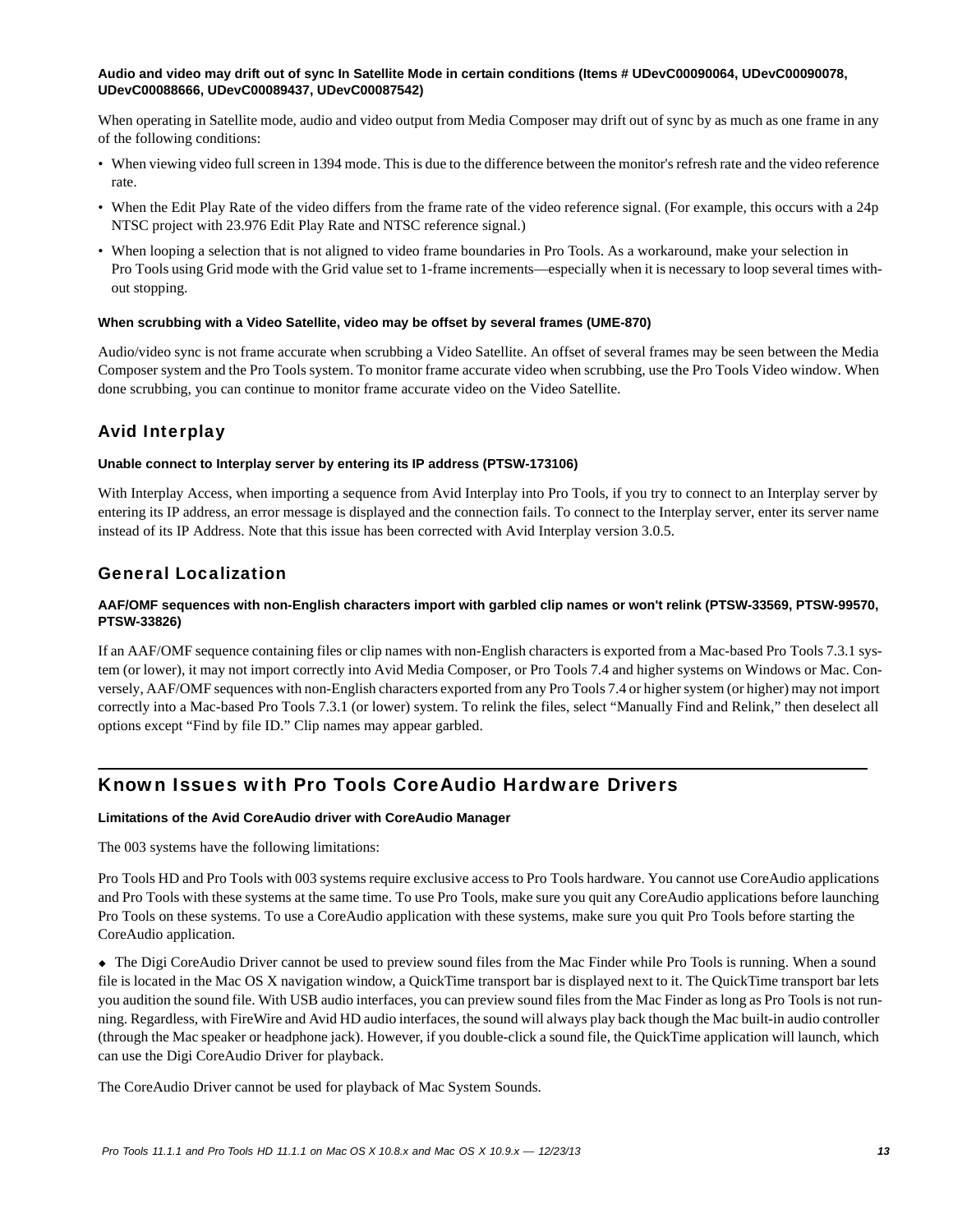### **Pops when changing sample rates (PTSW-58770)**

With the CoreAudio Manager, your Pro Tools hardware may produce a "pop" or "click" sound if Pro Tools was last used at a sample rate different from the one the new CoreAudio client is set to use.

# **Audio streaming problems when using very low H/W Buffer Sizes with 3rd party Core Audio applications (such as Logic) (PTSW-154719)**

You may experience audio streaming problems when using Avid hardware with 3rd party applications such as Cubase or Logic and playing back at the lowest buffer size. The lowest supported buffer sizes when using Avid hardware are 64 at 44.1 and 48 kHz sessions, and 128 at 88.1 and 96 kHz.

# **Buffer sizes incompatible with Pro Tools hardware (39542)**

In Cubase, Traktor, Live, and certain other applications, you can select Buffer Sizes that may be incompatible with your Pro Tools hardware. Selecting incompatible buffer sizes results in distorted sound and may cause other problems. Please make sure to select Buffer Sizes listed in the following chart:

| <b>Avid Audio Hardware</b>            | <b>Supported Buffer Sizes</b> |
|---------------------------------------|-------------------------------|
| Avid HDX                              | 128, 256, 512, 1024           |
| <b>HD Native</b>                      | 128, 256, 512, 1024           |
| 003, 003 Rack, 003 Rack+, Eleven Rack | 64, 128, 256, 512, 1024       |
| Mbox and Mbox 2-series interfaces     | 32, 64, 128, 256, 512, 1024   |

#### *Cubase SX Buffer Sizes Supported by Avid Audio Hardware*

# **Pro Tools reports a –6101 error connecting or disconnecting headphones or audio cables from the audio output jack on your computer while using Pro Tools (PTSW-159325)**

You may encounter a –6101 error when connecting or disconnecting headphones or audio cables from the audio output jack on your computer while using Pro Tools. To avoid this problem, quit Pro Tools before connecting or disconnecting your headphones or audio cables.

# Known Issues with Audio Interfaces

# S3L

# **Distorted audio with S3L and low Hardware Buffer sizes in Pro Tools (PTSW-185113)**

Audio may distort with the Avid S3L when Pro Tools is set to use the lowest Hardware Buffer sizes (32 or 64). To avoid this issue when using the Avid AVB64 driver, set the Hardware Buffer size in Pro Tools to more than 64 samples.

# HD OMNI

#### **Noise in the output signal from HD OMNI with digital input (PTSW-1614)**

If HD OMNI is connected to a digital source with a mismatched clock and Sample Rate Conversion (SRC) is not enabled, you will hear noise (including loud "pops") in the output signal. To correct this problem, either enable SRC or ensure that the clock of the digital source and HD OMNI are matched correctly.

#### **HD OMNI front panel Setup menus are unresponsive after Pro Tools quits unexpectedly (PTSW-125692)**

HD OMNI will not automatically recover "stand-alone" mode if Pro Tools quits unexpectedly (or if you disconnect the DigiLink cable from HD OMNI while Pro Tools is running). As a result, some of the SETUP functions accessible from the front panel will be unavailable. Power cycle HD OMNI to recover stand-alone mode.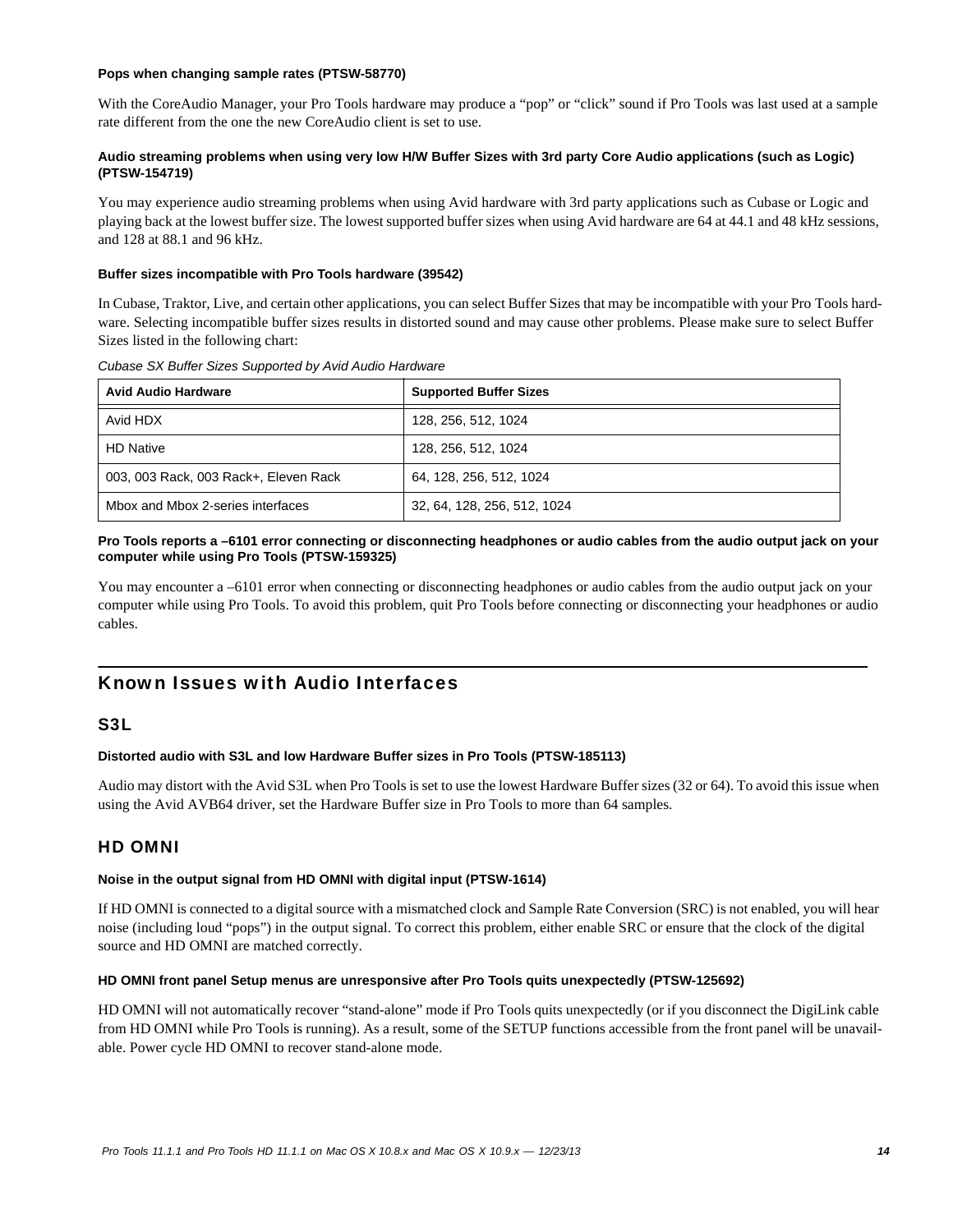#### **Graphic redraw problems in the Hardware Setup dialog (PTSW-122690, PTSW-1346, and PTSW-1235)**

When changing the Hardware Setup configuration for HD OMNI, it is possible to encounter graphics redraw problems in some cases. To force a graphics redraw of the Hardware Setup dialog, close and reopen the Hardware Setup dialog.

### **No sound on output after hardware reset (PTSW-126575)**

After resetting the HD OMNI interface to the default factory settings using the front panel controls, the HD OMNI interface stops emitting sound in sessions where the outputs are not assigned to the Monitor output path. To correct this problem, press the ALT monitor button to switch to the ALT Monitor path, and then press it again to switch back to the Main Monitor path.

### **Loss of Monitor path when launching Pro Tools with HD OMNI off or disconnected (PTSW-127313)**

When launching Pro Tools and opening I/O Setup after powering off HD OMNI or disconnecting it from the system, the inactive Monitor path is not present in Output tab. You may need to restore the default I/O Settings and remap the corresponding Output Busses.

### **Output paths are not automatically created in the Output page of the I/O Setup after disabling the corresponding Monitor path in the Monitor page of the Hardware Setup and re-assigning the Outputs from "None" to physical outputs in the Main page of the Hardware Setup (PTSW-127559)**

After disabling the Monitor path in the Monitor page of the Hardware Setup and re-assigning the corresponding Outputs from "None" to physical outputs (such as "A 1-2") in the Main Page of the Hardware Setup, these Output paths are not automatically created in the Output Page of the I/O Setup. You will have to manually create the appropriate Output paths in the I/O Setup (or click Default).

### **Changing Monitor path Output assignments in the Hardware Setup does not update the Output paths in the Output page of the I/O Setup (PTSW-127563)**

When changing Monitor path Output assignments in the Monitor page of the Hardware Setup (such as setting the Monitor path Format to None or assigning the Monitor to different physical outputs), the Output paths in the Output page of the I/O Setup do not reflect the corresponding changes. You will have to manually create the appropriate Output paths in the I/O Setup (or click Default).

# **When creating new sessions, using the I/O Settings selector can result in unexpected Output assignments if HD OMNI has an assigned Monitor path (PTSW-123896)**

If HD OMNI has an assigned Monitor path, Output paths created by the selected I/O Settings option in the New Session dialog may be offset by the channel width of the Monitor path. If this happens, you will have to manually create the appropriate Output paths in the I/O Setup (or click Default).

# **I/O Setup Bus page erroneously adds monitor paths (PTSW-127739)**

With both MAIN and ALT Monitor paths declared, toggling one of the CR Monitor paths from the current format to "None" and then back to the starting Monitor format from within the Hardware Setup Monitor page, causes the Bus page in I/O Setup to erroneously add an extra Monitor path with the abbreviation with "(1)." This can happen numerous time and each new Monitor abbreviation increments accordingly.

# 003 Series Interfaces

# **Reconnecting an 003 after losing the connection with Pro Tools (PTSW-20351)**

If your 003 series interface looses its connection with Pro Tools, increasing your buffer size may bring the device back online without having to close Pro Tools or restart your computer.

# **Importing .PIM Files on an 003 System with a C|24 (PTSW-46401)**

When importing a custom map .PIM file created on a 003 to another 003 system with a C|24, 003 displays "<No Track>" on the scribble strips instead of staying in Plug-in Edit mode with a restored newly imported Plug-in Map. You will need to switch to another mode on 003 and then re-enter Plug-in Edit mode to correct this.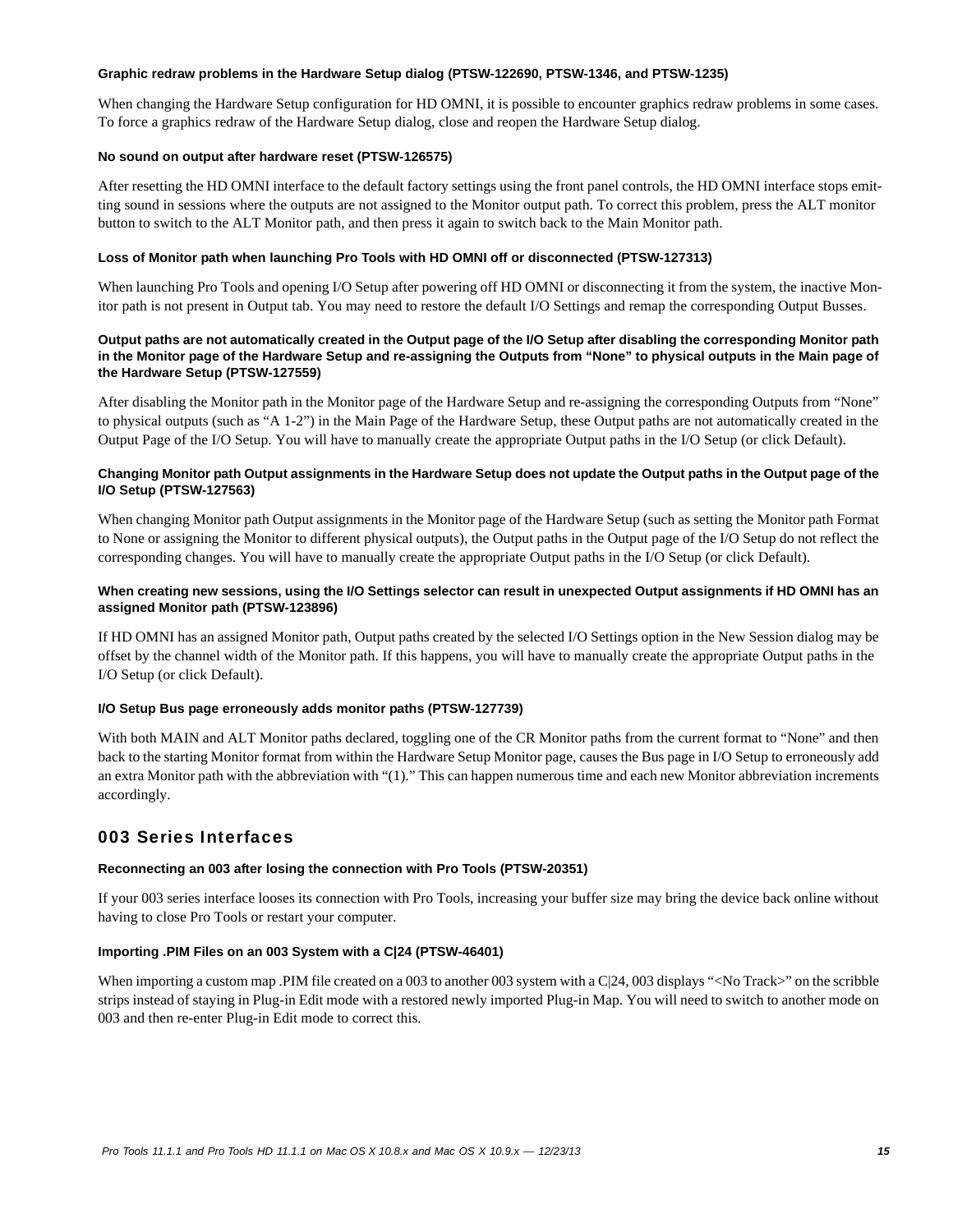# Mbox Pro

### **Pro Tools appears unresponsive with Mbox Pro (PTSW-184498)**

Avid recommends connecting the Mbox Pro before powering up the computer. If Pro Tools appears to be unresponsive with Mbox Pro, check to ensure that the Mbox Pro is synchronized to the proper clock source (Setup > Hardware), and that the clock source and your Pro Tools session have matching sample rates. If Mbox Pro encounters a problem with the clock source (such as mismatched sample rates between the clock source and the session), Pro Tools may become unresponsive.

# Pro Tools Aggregate I/O (Mac Built-In Audio)

# **–6101 error when previewing audio with Pro Tools Aggregate I/O (PTSW-132996)**

When previewing audio in the Import Audio dialog with Pro Tools Aggregate I/O selected as the Current Engine (in the Playback Engine dialog), and with the Mac OS File view is set to Columns view, you may encounter a –6101 error. Try changing the Mac OS file view from Columns to List or Icons view, or use any of the built-in audio devices instead of Pro Tools Aggregate I/O to avoid this problem.

# **Changing sample rates in Audio MIDI Setup can cause Aggregate I/O to disappear in I/O Setup, resulting no audio output (PTSW-132281)**

When Pro Tools Aggregate I/O is selected as the Current Engine in the Playback Engine dialog, changing sample rates in Audio MIDI Setup can cause the Pro Tools Aggregate I/O to be removed from I/O Setup resulting in no audio output. To correct this problem, click the Default button on the Output page of the I/O Setup.

#### **Error messages when opening a session with a different sample rate from the Aggregate I/O sample rate setting (PTSW-131779)**

Pro Tools may indicate that a given Aggregate I/O device has not automatically adjusted its sample rate when a session with a different sample rate is opened. You may subsequently be presented with a dialog indicating that the session needs to be closed and reopened to update the sample rate setting of the Aggregate I/O device.

#### **Renaming Pro Tools Aggregate I/O driver in AMS corrupts the driver (PTSW-131383)**

If you rename the Pro Tools Aggregate I/O driver in Audio MIDI Setup (AMS), the driver be corrupted the next time you launch Pro Tools. If this happens, quit Pro Tools and delete the Pro Tools Aggregate I/O device from AMS. Pro Tools will re-create the driver the next time it is launched.

# **Pro Tools quits unexpectedly when enabling the built-in digital I/O (PTSW-132189)**

When enabling built-in digital I/O for Pro Tools Aggregate I/O in Audio MIDI Setup, Pro Tools quits unexpectedly. To avoid this problem, enable the built-in digital I/O in Audio MIDI Setup before launching Pro Tools.

# Third-Party Core Audio Devices

# **Using low buffer sizes with Studio Monitor Express may result in Pro Tools quitting unexpectedly with a loud burst of noise (PTSW-132513)**

Using Studio Monitor Express with some Core Audio Devices may result in Pro Tools quitting unexpectedly along with loud bursts of noise. Studio Monitor Express is not recommend for use with Pro Tools at this time.